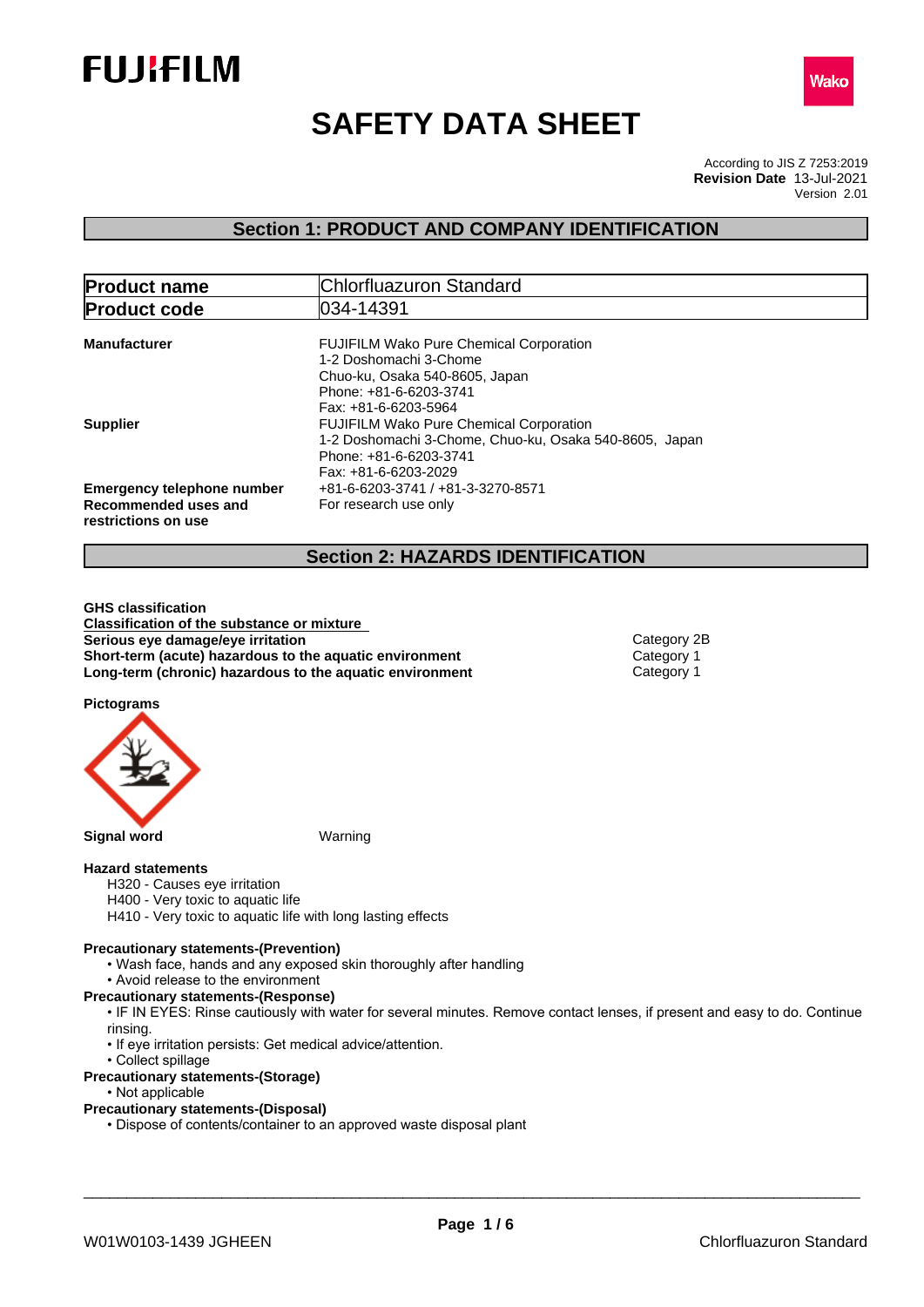**Others Other hazards** Not available

## **Section 3: COMPOSITION/INFORMATION ON INGREDIENTS**

**Single Substance or Mixture** Substance

#### **Formula** C20H9Cl3F5N3O3

| <b>Chemical Name</b> | Weight-% | Molecular weight | <b>ENCS</b> | <b>ISHL</b><br>. No.      | <b>CAS RN</b>                                                          |
|----------------------|----------|------------------|-------------|---------------------------|------------------------------------------------------------------------|
| Chlorfluazuron       | 99.0     | 540.65           | N/t         | 0/4<br>0001<br>೦∪೬<br>$-$ | $\sim$<br>$\overline{\phantom{a}}$<br>≖<br>$2 - 2 - 1 = 1$<br>ີ<br>. . |

**Impurities and/or Additives:** Not applicable

## **Section 4: FIRST AID MEASURES**

#### **Inhalation**

Remove to fresh air. If symptoms persist, call a physician.

#### **Skin contact**

Wash off immediately with soap and plenty of water. If symptoms persist, call a physician.

#### **Eye contact**

IF IN EYES: Rinse cautiously with water for several minutes. Remove contact lenses, if present and easy to do. Continue rinsing. Immediate medical attention is required.

## **Ingestion**

Rinse mouth. Never give anything by mouth to an unconscious person. Call a physician or poison control center immediately. Do not induce vomiting without medical advice.

#### **Protection of first-aiders**

Use personal protective equipment as required.

## **Section 5: FIRE FIGHTING MEASURES**

#### **Suitable extinguishing media**

Water spray (fog), Carbon dioxide (CO2), Foam, Extinguishing powder, Sand

## **Unsuitable extinguishing media**

No information available

## **Specific hazards arising from the chemical product**

Thermal decomposition can lead to release of irritating and toxic gases and vapors.

#### **Special extinguishing method**

No information available

## **Special protective actions for**

## **fire-fighters**

Use personal protective equipment as required.Firefighters should wear self-contained breathing apparatus and full firefighting turnout gear.

## **Section 6: ACCIDENTAL RELEASE MEASURES**

## **Personal precautions, protective equipment and emergency procedures**

For indoor, provide adequate ventilation process until the end of working. Deny unnecessary entry other than the people involved by, for example, using a rope. While working, wear appropriate protective equipments to avoid adhering it on skin, or inhaling the gas. Work from windward, and retract the people downwind.

### **Environmental precautions**

To be careful not discharged to the environment without being properly handled waste water contaminated.

## **Methods and materials for contaminent and methods and materials for cleaning up**

Sweep up and gather scattered particles, and collect it in an empty airtight container.

## **Recoverly, neutralization**

No information available

## **Secondary disaster prevention measures**

Clean contaminated objects and areas thoroughly observing environmental regulations.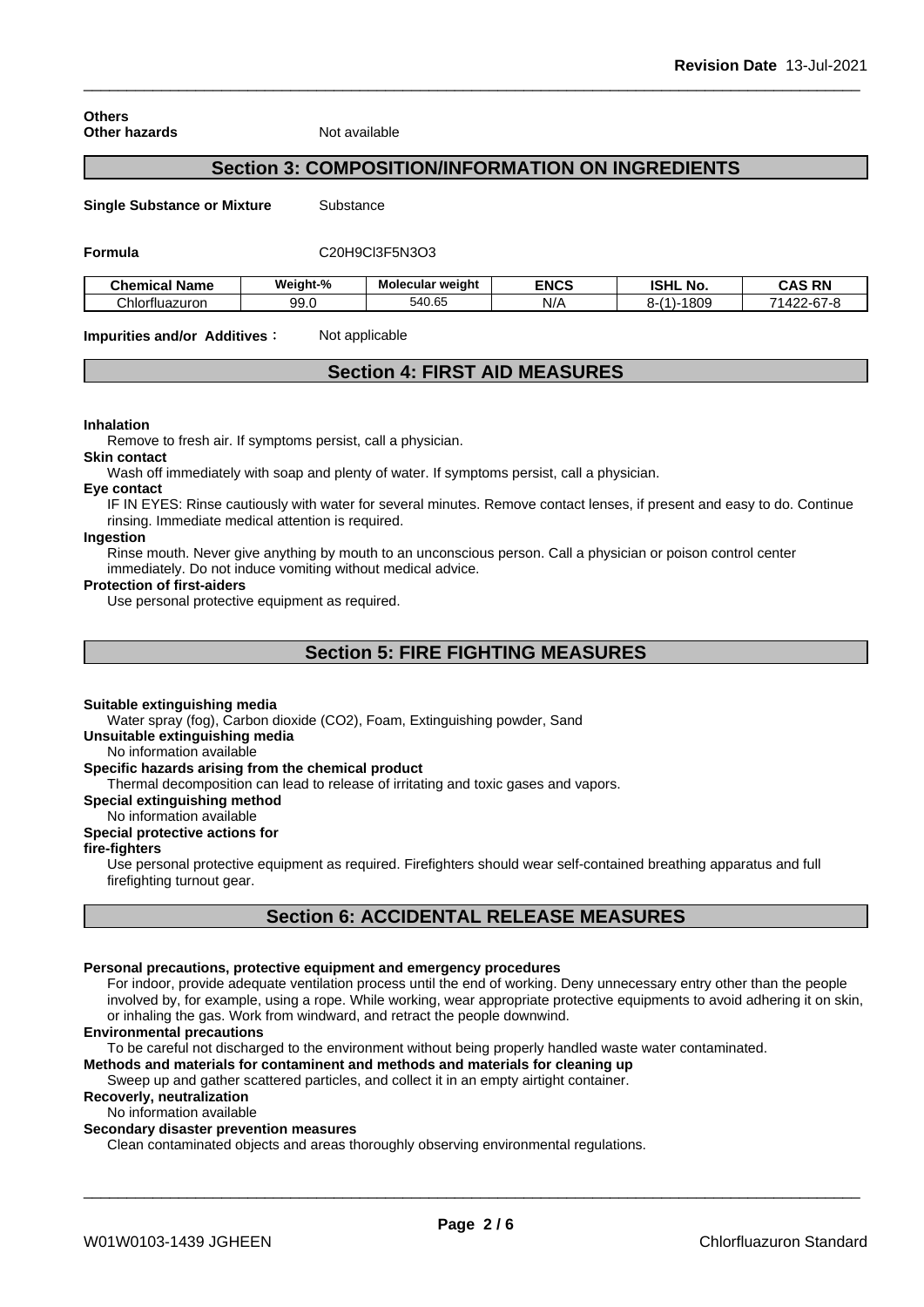## **Section 7: HANDLING AND STORAGE**

## **Handling**

#### **Technical measures**

Avoid contact with strong oxidizing agents. Use with local exhaust ventilation.

## **Precautions**

Do not rough handling containers, such as upsetting, falling, giving a shock, and dragging. Prevent leakage, overflow, and scattering. Not to generate steam and dust in vain. Seal the container after use. After handling, wash hands and face, and then gargle. In places other than those specified, should not be smoking or eating and drinking. Should not be brought contaminated protective equipment and gloves to rest stops. Deny unnecessary entry of non-emergency personnel to the handling area.

#### **Safety handling precautions**

Avoid contact with skin and eyes Use personal protective equipment as required.

#### **Storage**

| Safe storage conditions |  |
|-------------------------|--|
|                         |  |

**Incompatible** substances

**Storage conditions** Keep container protect from light tightly closed. Store in a cool (2-10 °C) place. Packed with an inert gas. **Safe packaging material** Glass<br>**ompatible substances** Strong oxidizing agents

## **Section 8: EXPOSURE CONTROLS/PERSONAL PROTECTION**

#### **Engineering controls**

In case of indoor workplace, seal the source or use a local exhaust system. Provide the safety shower facility, and handand eye-wash facility. And display their position clearly.

**Exposure limits** This product, as supplied, does not contain any hazardous materials with occupational exposure limits established by the region specific regulatory bodies.

| Personal protective equipment         |                      |
|---------------------------------------|----------------------|
| <b>Respiratory protection</b>         | Dust mask            |
| <b>Hand protection</b>                | Protection gloves    |
| Eye protection                        | protective eyeglasse |
| Skin and body protection              | Long-sleeved work    |
| <b>General hygiene considerations</b> |                      |

**Dust mask Protection gloves Eye protection** protective eyeglasses or chemical safety goggles Long-sleeved work clothes

Handle in accordance with good industrial hygiene and safety practice.

## **Section 9: PHYSICAL AND CHEMICAL PROPERTIES**

| <b>Form</b>                                            |                                                            |
|--------------------------------------------------------|------------------------------------------------------------|
| Color                                                  | white                                                      |
| Appearance                                             | crystalline powder                                         |
| Odor                                                   | No data available                                          |
| Melting point/freezing point                           | 220 $\degree$ C                                            |
| Boiling point, initial boiling point and boiling range | No data available                                          |
| <b>Flammability</b>                                    | No data available                                          |
| <b>Evaporation rate:</b>                               | No data available                                          |
| Flammability (solid, gas):                             | No data available                                          |
| Upper/lower flammability or                            |                                                            |
| explosive limits                                       |                                                            |
| Upper:                                                 | No data available                                          |
| Lower:                                                 | No data available                                          |
| <b>Flash point</b>                                     | No data available                                          |
| Auto-ignition temperature:                             | No data available                                          |
| Decomposition temperature:                             | No data available                                          |
| рH                                                     | No data available                                          |
| Viscosity (coefficient of viscosity)                   | No data available                                          |
| <b>Dynamic viscosity</b>                               | No data available                                          |
| <b>Solubilities</b>                                    | acetone: freely soluble . water: practically insoluble, or |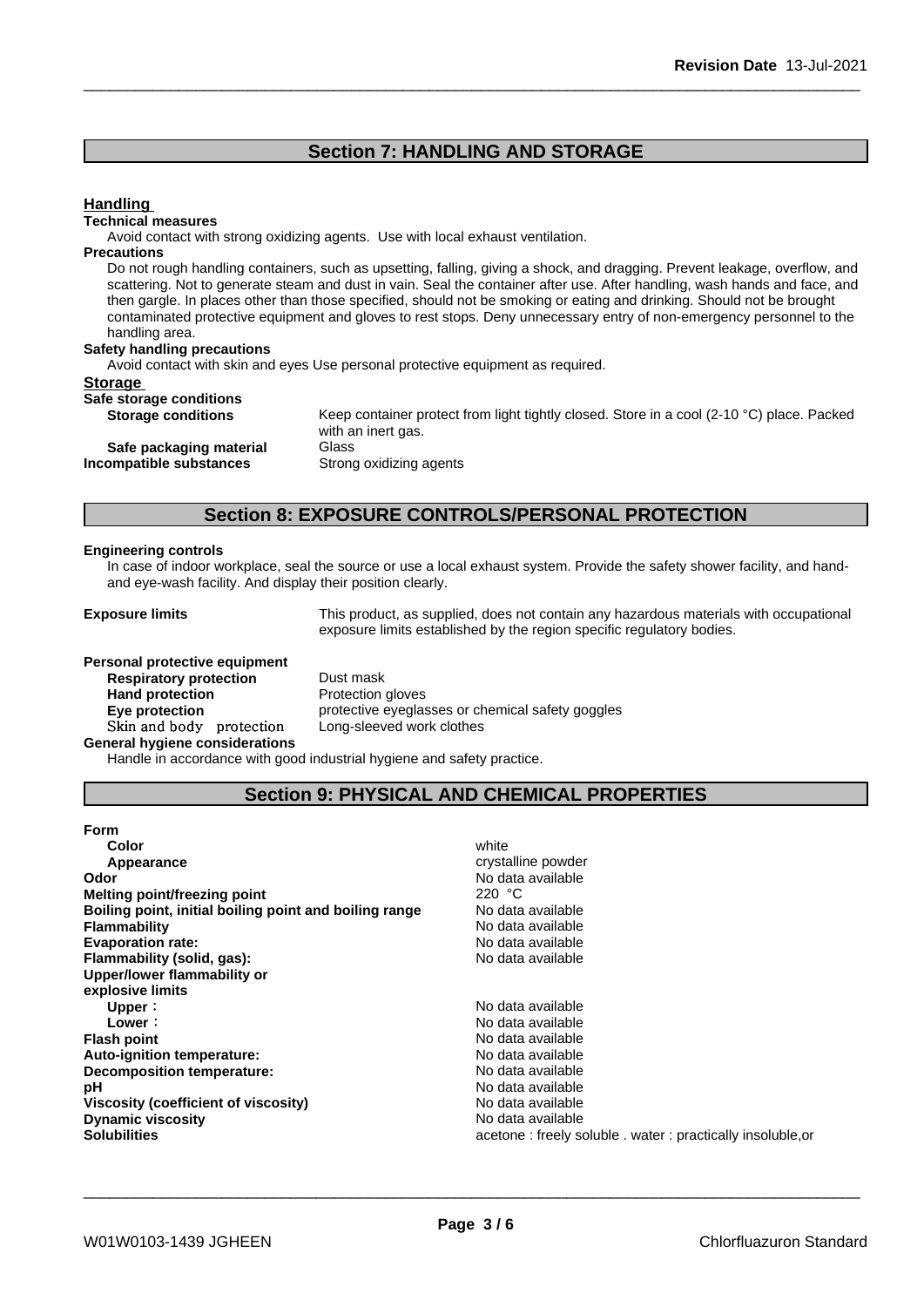**n-Octanol/water partition coefficient:(log Pow) No data available<br>
<b>Vapour pressure** No data available **Vapour pressure Specific Gravity / Relative density** No data available<br> **Vapour density** No data available **Vapour density**<br> **Particle characteristics**<br> **Particle characteristics**<br> **Particle characteristics Particle characteristics** 

insoluble .<br>No data available

## **Section 10: STABILITY AND REACTIVITY**

## **Stability**

**Acute toxicity**

**Reactivity** No data available<br> **Chemical stability** May be altered by May be altered by light. **Hazardous reactions** None under normal processing **Conditions to avoid** Extremes of temperature and direct sunlight **Incompatible materials** Strong oxidizing agents **Hazardous decomposition products** Carbon monooxide (CO), Carbon dioxide (CO2), Nitrogen oxides (NOx), Halides

## **Section 11: TOXICOLOGICAL INFORMATION**

| ACULE LOXICITY |                      |                                                 |                              |                                  |
|----------------|----------------------|-------------------------------------------------|------------------------------|----------------------------------|
|                | <b>Chemical Name</b> | <b>Oral LD50</b>                                | <b>LD50</b><br>Dermal        | <b>LC50</b><br><b>Inhalation</b> |
|                | Chlorfluazuron       | Rat<br>$\overline{\phantom{a}}$<br>ma/ka<br>445 | Rat,<br>720.5<br>⊤ma/ka<br>∼ | N/A                              |

| <b>Skin irritation/corrosion</b>  | No data available |  |
|-----------------------------------|-------------------|--|
| Serious eye damage/ irritation    | No data available |  |
| Respiratory or skin sensitization | No data available |  |
| Reproductive cell mutagenicity    | No data available |  |
| Carcinogenicity                   | No data available |  |
| <b>Reproductive toxicity</b>      | No data available |  |
| <b>STOT-single exposure</b>       | No data available |  |
| <b>STOT-repeated exposure</b>     | No data available |  |
| <b>Aspiration hazard</b>          | No data available |  |

**Section 12: ECOLOGICAL INFORMATION**

**Ecotoxicity** No information available

**Other data** No data available

**Persistence and degradability** No information available **Bioaccumulative potential** No information available **Mobility in soil** No information available **Hazard to the ozone layer** No information available

## **Section 13: DISPOSAL CONSIDERATIONS**

#### **Waste from residues**

Disposal should be in accordance with applicable regional, national and local laws and regulations. **Contaminated container and contaminated packaging**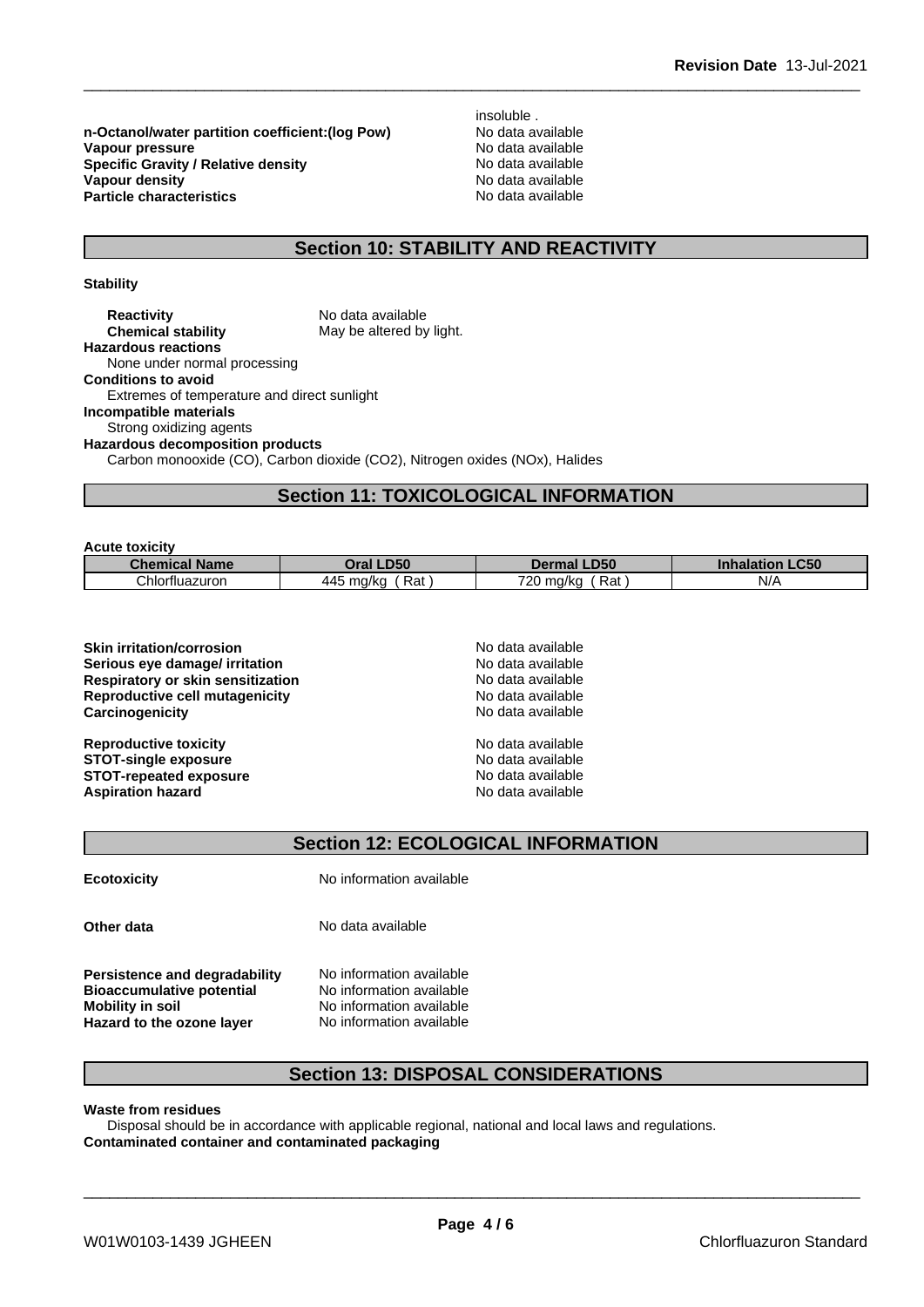Disposal should be in accordance with applicable regional, national and local laws and regulations.

## **Section 14: TRANSPORT INFORMATION**

| <b>ADR/RID</b><br><b>UN number</b><br>Proper shipping name:<br><b>UN classfication</b><br><b>Subsidiary hazard class</b><br><b>Packing group</b><br><b>Marine pollutant</b>                                                                                                                                                                                                                                                                                                                        | <b>UN3077</b><br>Environmentally hazardous substance, solid, n.o.s. (Chlorfluazuron)<br>9<br>III<br>Yes                                                                                                                       |
|----------------------------------------------------------------------------------------------------------------------------------------------------------------------------------------------------------------------------------------------------------------------------------------------------------------------------------------------------------------------------------------------------------------------------------------------------------------------------------------------------|-------------------------------------------------------------------------------------------------------------------------------------------------------------------------------------------------------------------------------|
| <b>IMDG</b><br><b>UN number</b><br>Proper shipping name:<br><b>UN classfication</b><br><b>Subsidiary hazard class</b><br><b>Packing group</b><br><b>Marine pollutant (Sea)</b><br>Transport in bulk according to No information available<br>Annex II of MARPOL 73/78 and<br>the IBC Code<br><b>IATA</b><br><b>UN number</b><br>Proper shipping name:<br><b>UN classfication</b><br><b>Subsidiary hazard class</b><br><b>Packing group</b><br><b>Environmentally Hazardous</b><br><b>Substance</b> | <b>UN3077</b><br>Environmentally hazardous substance, solid, n.o.s. (Chlorfluazuron)<br>9<br>$\mathbf{III}$<br>Yes<br><b>UN3077</b><br>Environmentally hazardous substance, solid, n.o.s. (Chlorfluazuron)<br>9<br>III<br>Yes |
|                                                                                                                                                                                                                                                                                                                                                                                                                                                                                                    | <b>Section 15: REGULATORY INFORMATION</b>                                                                                                                                                                                     |
| <b>International Inventories</b><br><b>EINECS/ELINCS</b><br><b>TSCA</b>                                                                                                                                                                                                                                                                                                                                                                                                                            |                                                                                                                                                                                                                               |
| Japanese regulations<br><b>Fire Service Act</b><br><b>Poisonous and Deleterious</b><br><b>Substances Control Law</b><br>Industrial Safety and Health ActNot applicable                                                                                                                                                                                                                                                                                                                             | Not applicable<br>Not applicable                                                                                                                                                                                              |

| <b>Poisonous and Deleterious</b>                       | Not applicable                                                                                                                         |
|--------------------------------------------------------|----------------------------------------------------------------------------------------------------------------------------------------|
| <b>Substances Control Law</b>                          |                                                                                                                                        |
| <b>Industrial Safety and Health Act Not applicable</b> |                                                                                                                                        |
| Regulations for the carriage                           | Noxious Substances (Ordinance Art.3, Ministry of Transportation Ordinance Regarding                                                    |
| and storage of dangerous<br>goods in ship              | Transport by Ship and Storage, Attached Table 1)                                                                                       |
| <b>Civil Aeronautics Law</b>                           | Misellaneous Dangerous Substances and Articles (Ordinance Art.194, MITL Nortification                                                  |
|                                                        | for Air Transportation of Explosives etc., Attached Table 1)                                                                           |
| <b>Pollutant Release and Transfer Not applicable</b>   |                                                                                                                                        |
| <b>Register Law</b>                                    |                                                                                                                                        |
|                                                        |                                                                                                                                        |
|                                                        |                                                                                                                                        |
| <b>Export Trade Control Order</b>                      | Not applicable                                                                                                                         |
|                                                        | <b>Section 16: OTHER INFORMATION</b>                                                                                                   |
|                                                        |                                                                                                                                        |
| Key literature references and                          | NITE: National Institute of Technology and Evaluation (JAPAN)                                                                          |
| sources for data etc.                                  | http://www.safe.nite.go.jp/japan/db.html                                                                                               |
|                                                        | IATA dangerous Goods Regulations                                                                                                       |
|                                                        | RTECS: Registry of Toxic Effects of Chemical Substances                                                                                |
|                                                        | Japan Industrial Safety and Health Association GHS Model SDS                                                                           |
|                                                        | Dictionary of Synthetic Oraganic Chemistry, SSOCJ, Koudansha Scientific Co.Ltd.<br>Chemical Dictionary, Kyouritsu Publishing Co., Ltd. |

etc